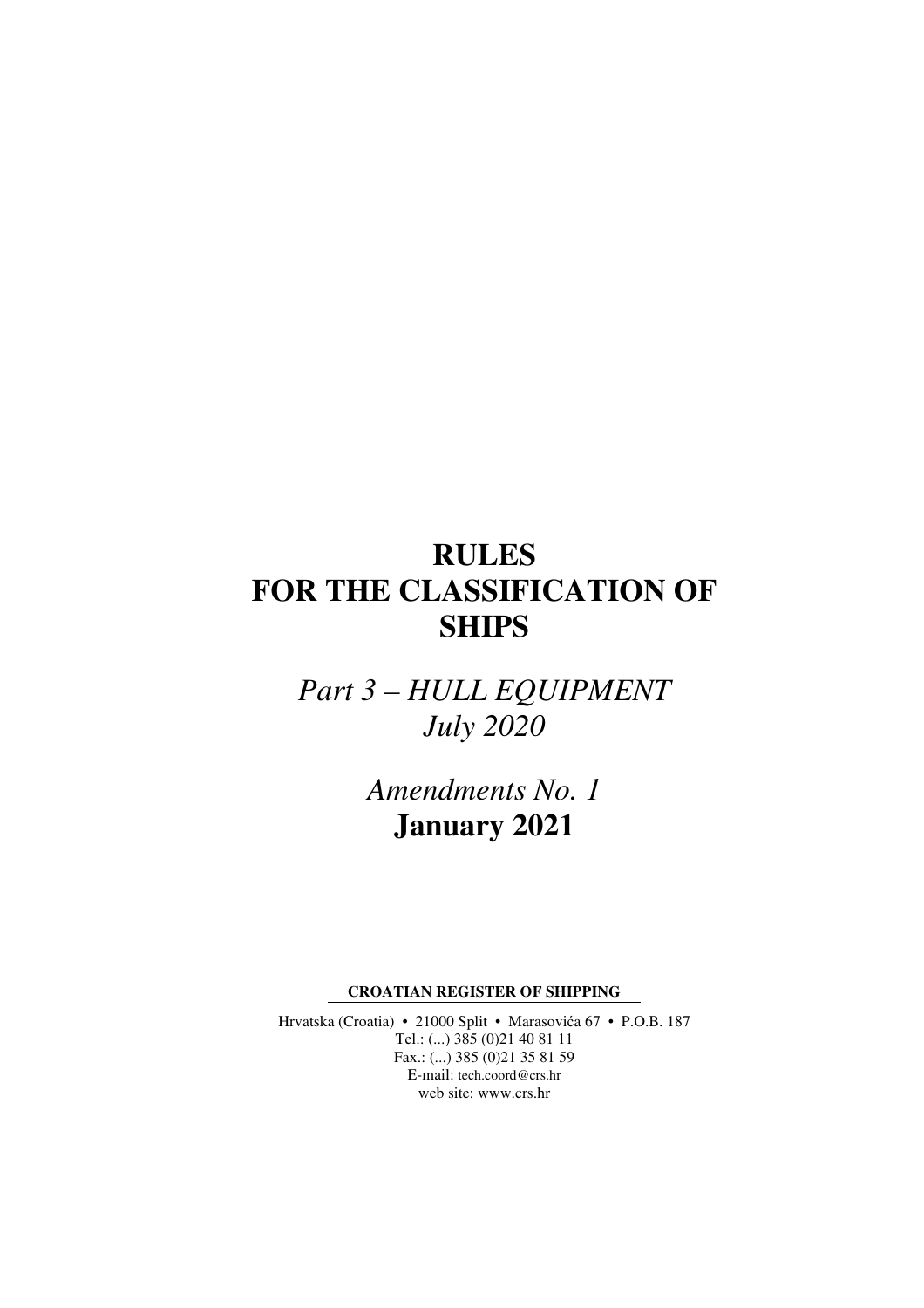By the decision of the General Committee of Croatian Register of Shipping,

Amendments No. 1 to the RULES FOR THE CLASSIFICATION OF SHIPS Part 3 – HULL EQUIPMENT

have been adopted on 22nd December 2020 and shall enter into force on 1st January 2021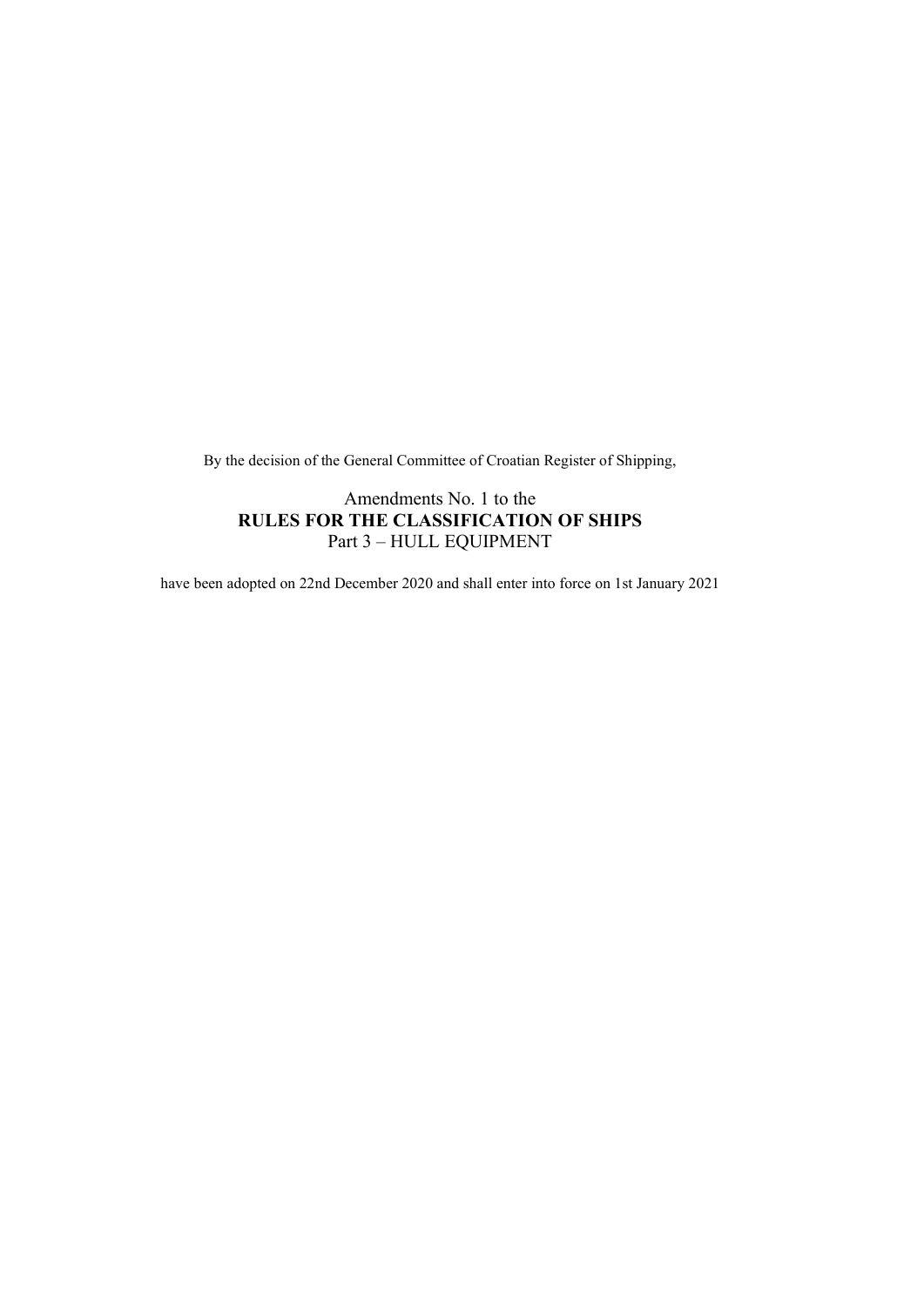# **INTRODUCTORY NOTES**

These amendments shall be read together with the requirements in the Rules for the Classification of Ships, Part 3 – Hull Equipment, edition July 2020.

Table 1 contains review of amendments, where items changed or added in relating to previous edition are given, with short description of each modification or addition. All major changes throughout the text are shaded.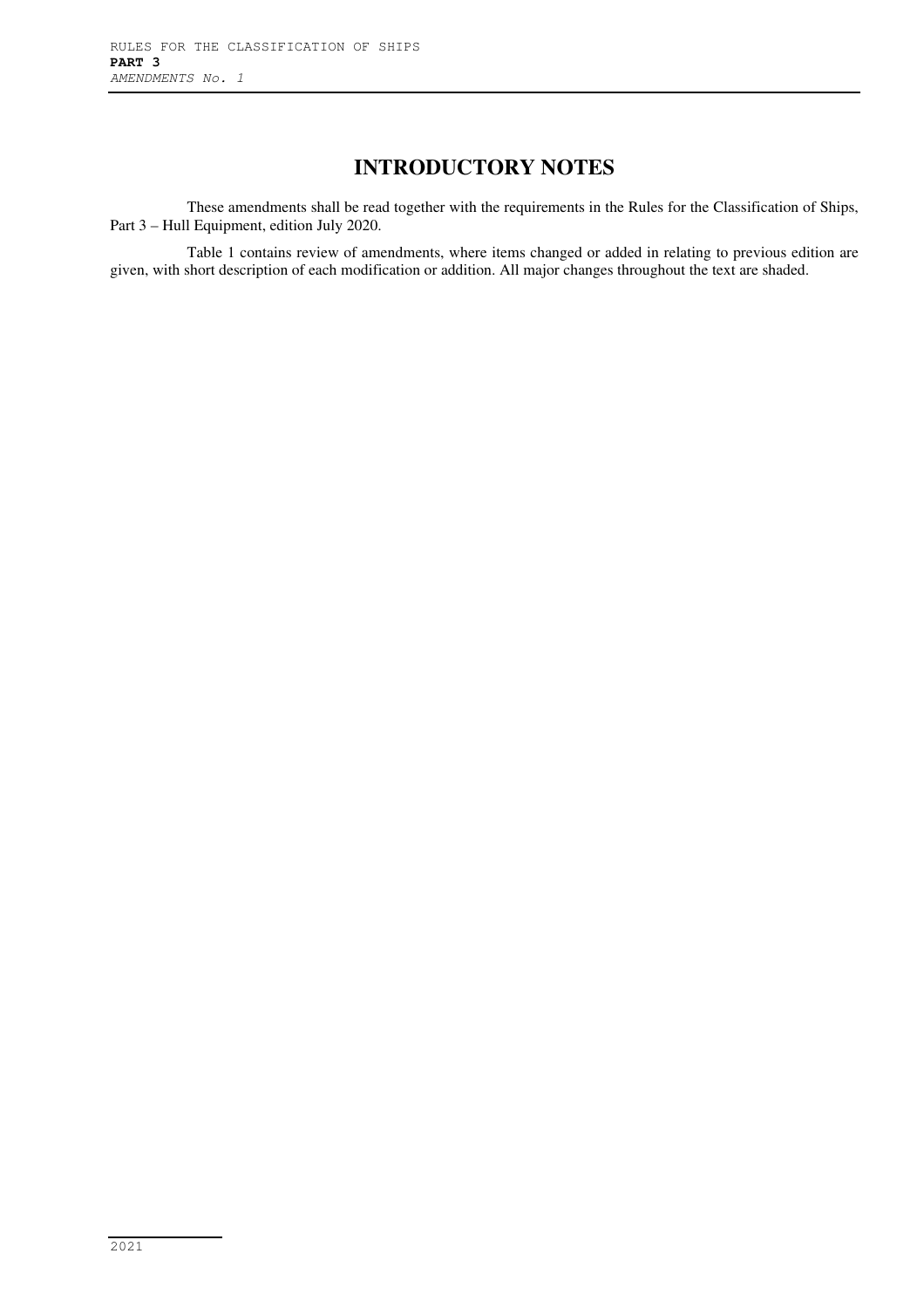| This Part of the Rules includes the requirements of the following international Organisations:                                                                                                                    |                                                                                                                                                                                                                                                                                                                                                                                                                                                                                                                                               |  |
|-------------------------------------------------------------------------------------------------------------------------------------------------------------------------------------------------------------------|-----------------------------------------------------------------------------------------------------------------------------------------------------------------------------------------------------------------------------------------------------------------------------------------------------------------------------------------------------------------------------------------------------------------------------------------------------------------------------------------------------------------------------------------------|--|
| <b>International Maritime Organization (IMO)</b>                                                                                                                                                                  |                                                                                                                                                                                                                                                                                                                                                                                                                                                                                                                                               |  |
| <b>Conventions:</b>                                                                                                                                                                                               | International Convention for the Safety of Life at Sea 1974 (SOLAS 1974) and all subsequent amendments up to<br>and including the 2010 amendments (MSC.291(87))<br>Protocol of 1988 relating to the International Convention for the Safety of Life at Sea 1974, as amended (SO-<br><b>LAS PROT 1988)</b><br>International Convention for the Prevention of Pollution from Ships 1973, as modified by the Protocol of 1978<br>thereto (MARPOL 73/78) and all subsequent amendments up to and including the 2006 amendments<br>(MEPC.141(54)). |  |
| <b>International Association of Classification Societies (IACS)</b>                                                                                                                                               |                                                                                                                                                                                                                                                                                                                                                                                                                                                                                                                                               |  |
| <b>Unified Requirements (UR):</b>                                                                                                                                                                                 | A1 (Rev.6, Corr.2, Mar. 2017), A2 (Rev.4, Corr.2, Mar. 2017), A3 (Rev.1, Jun 2019), L4 (Rev.3, Corr.1 2011),<br>M42 (Rev.4, 2011), S8 (Rev.4, 2010), S9 (Rev.6, 2010), S10 (Rev.6, Sep 2019), S21 (Rev.5, 2010), S21A<br>(Rev.1, May 2015, Corr.2, Mar 2019), S26 (Rev.4, 2010), S27 (Rev.6, 2013)                                                                                                                                                                                                                                            |  |
| Unified Interpretations (UI):                                                                                                                                                                                     | LL20 (Rev.1, 2008), LL21 (Rev.1, 2008), LL36 (Rev.2, 2008), LL50 (Rev.5, 2008), LL62 (Rev.1, Corr.1,<br>2010), LL70 (2005), SC113 (1996), SC138 (1998), SC153 (Corr.1, Dec 2019), SC156 (Rev.1, Oct 2018),<br>SC190 (Rev.1, Apr 2019), SC191 (Rev. 8, Apr 2019), SC212 (Corr.3, Dec 2019), SC220 (Rev.1, Corr.2, Mar<br>2017)                                                                                                                                                                                                                 |  |
| <b>Recommendations (Rec.):</b><br>Rec.10 (Rev.3, Corr.1, 2016), Rec.13 (Rev.2, Dec 2019), Rec.14 (Rev.2, Corr.1, 2005), Rec.61 (2000)<br>Rec.79 (Rev.1, 2014), Rec.90 (Rev.1, Apr 2019), Rec.91 (Rev.3, Apr 2019) |                                                                                                                                                                                                                                                                                                                                                                                                                                                                                                                                               |  |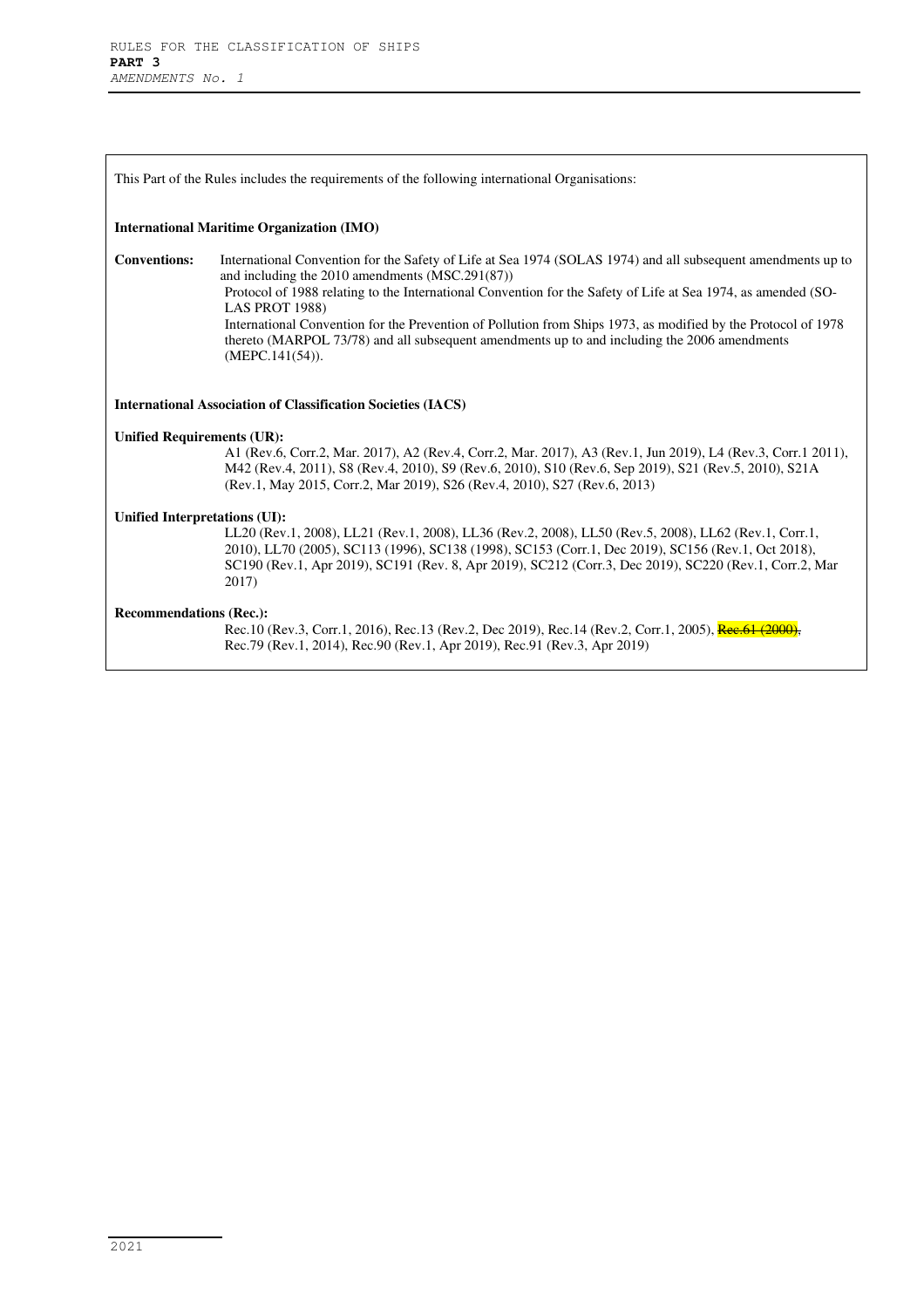# **TABLE 1 – REVIEW OF AMENDMENTS**

This review comprises amendments in relation to the Rules for the Classification of Ships, Part 3 – Hull Equipment, edition January 2020.

| ITEM                      | <b>DESCRIPTION OF THE AMENDMENTS</b>                                 |  |  |
|---------------------------|----------------------------------------------------------------------|--|--|
| <b>SECTION 2 – RUDDER</b> |                                                                      |  |  |
| item $2.7.5$              | I Item has been deleted as a consequence of deletion of IACS Rec. 61 |  |  |